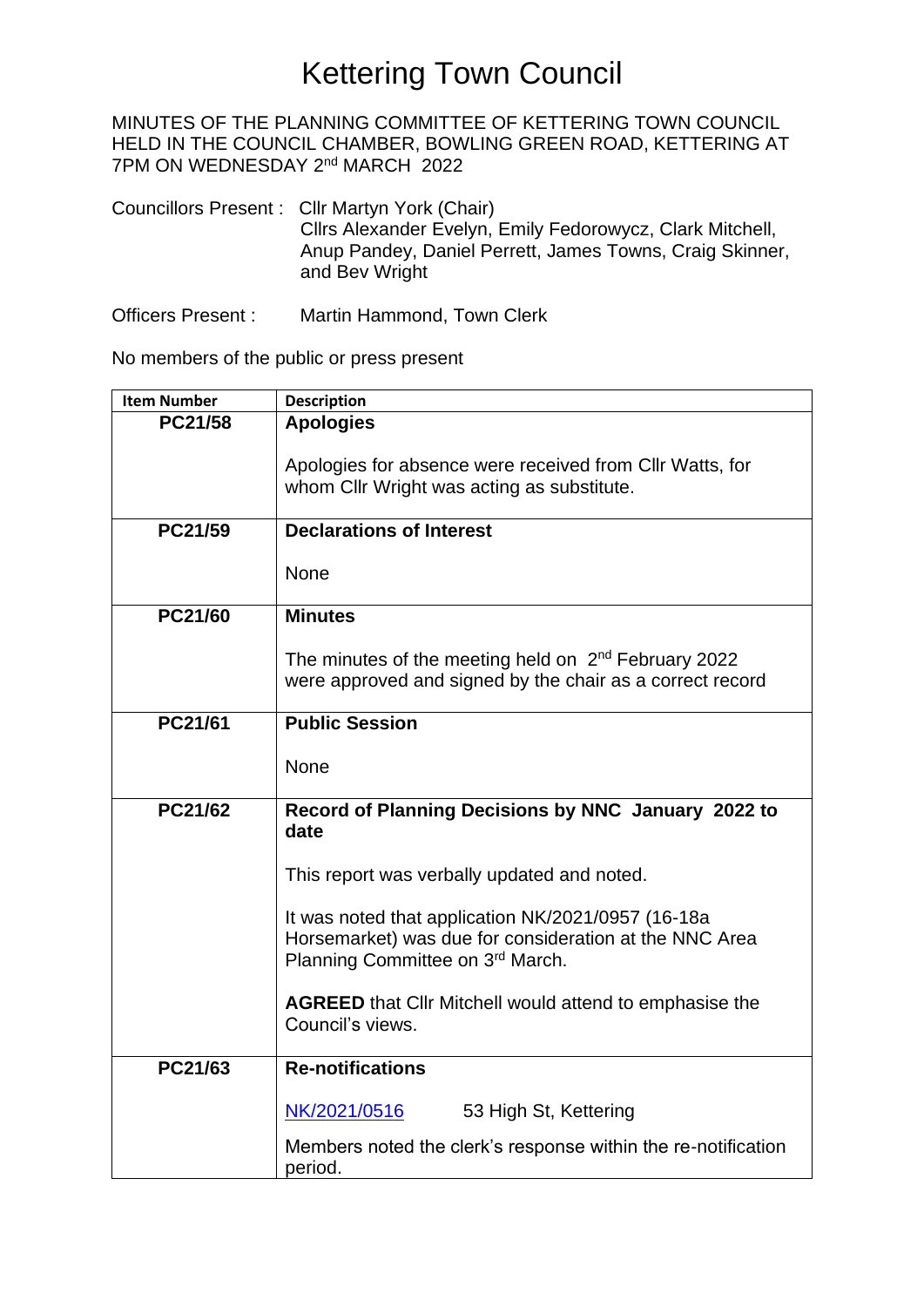## Kettering Town Council

|         | NK/2021/0910<br>10 Ebenezer Place, Kettering (land adj)<br>The Committee agreed to restate their previous comments and<br>also refer to concerns about the security of the site.<br>$NK/2021/0295$ and $NK/2021/0296$ both Gala Bingo Club,<br>19 High Street, Kettering<br>The Committee agreed to restate their earlier comments, and<br>to add concerns about the fire exit and disabled access being<br>in need of further work.                                                                                                                                                                                                                                                                                                                                                                                                                                                                                 |
|---------|----------------------------------------------------------------------------------------------------------------------------------------------------------------------------------------------------------------------------------------------------------------------------------------------------------------------------------------------------------------------------------------------------------------------------------------------------------------------------------------------------------------------------------------------------------------------------------------------------------------------------------------------------------------------------------------------------------------------------------------------------------------------------------------------------------------------------------------------------------------------------------------------------------------------|
| PC21/64 | <b>New planning Applications</b><br>NK/2021/0994<br>Montagu House, 3 Montagu St, Kettering<br>Comments on this application:-                                                                                                                                                                                                                                                                                                                                                                                                                                                                                                                                                                                                                                                                                                                                                                                         |
|         | Inadequate parking provision even for a town centre<br>location; the town council also endorses the Highway<br>Authority's comments<br>Waste storage information missing<br>Access poor – there seems to be a ladder or staircase<br>sited in front of a door<br>Need for better noise insulation<br>Cycle storge is located on the first floor with no<br>reasonable means of access to it                                                                                                                                                                                                                                                                                                                                                                                                                                                                                                                          |
|         | NK/2021/0722<br>98-102 Rockingham Rd, Kettering<br>Objection<br>Loss of amenity for existing and future residents of this<br>building; the lawn will be built upon, leaving a poor<br>quality piece of hardstanding which will not be usable<br>for most purposes.<br>Rockingham Rd Pleasure Park is some distance away<br>$\overline{\phantom{a}}$<br>and does not substitute for the loss of outdoor space<br>Loss of lawn (and resulting loss of bio-diversity) which<br>$\overline{\phantom{a}}$<br>will increase risk of flood run off elsewhere in the area.<br>Loss of light to existing residential units as well as to<br>$\overline{\phantom{a}}$<br>neighbouring properties<br>The development will overlook neighbouring properties<br>Parking inadequate - there should be 8 spaces<br>available – the parking beat survey demonstrates that<br>parking in the area is already highly stressed, and has |